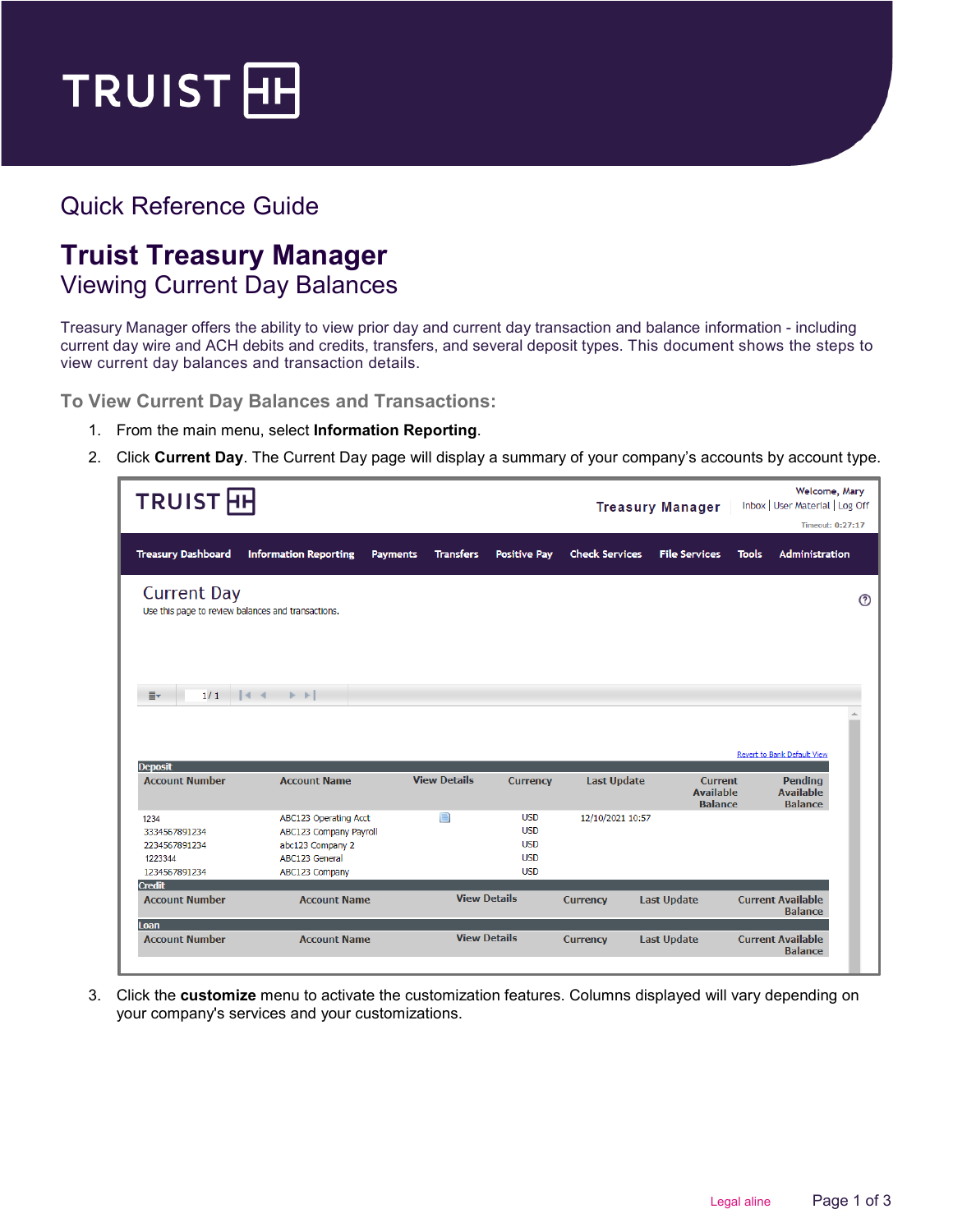| <b>TRUIST HH</b>                                                                                                                                                      |                     |                     |                                                               |                       | <b>Treasury Manager</b>                              |              | Welcome, Mary<br>Inbox   User Material   Log Off<br>Timeout: 0:27:17 |  |
|-----------------------------------------------------------------------------------------------------------------------------------------------------------------------|---------------------|---------------------|---------------------------------------------------------------|-----------------------|------------------------------------------------------|--------------|----------------------------------------------------------------------|--|
| <b>Treasury Dashboard</b><br><b>Information Reporting</b>                                                                                                             | <b>Payments</b>     | <b>Transfers</b>    | <b>Positive Pay</b>                                           | <b>Check Services</b> | <b>File Services</b>                                 | <b>Tools</b> | <b>Administration</b>                                                |  |
| <b>Current Day</b><br>Use this page to review balances and transactions.                                                                                              |                     |                     |                                                               |                       |                                                      |              |                                                                      |  |
| 1/1<br>$\vert \vert$ d<br> a <br><b>E</b><br>Customize Launches customization tools. To save customizations, select Save from this dropdown menu.<br>di)<br>夙<br>Save |                     |                     |                                                               |                       |                                                      |              | Revert to Bank Default View                                          |  |
| 롱<br>Print<br><b>Export Content</b><br>ß                                                                                                                              |                     |                     | ency                                                          | <b>Last Update</b>    | <b>Current</b><br><b>Available</b><br><b>Balance</b> |              | <b>Pending</b><br><b>Available</b><br><b>Balance</b>                 |  |
| <b>Export Data</b><br>區<br>E.<br><b>TOC</b><br>$\mathbb{R}^2$<br>Hide/Show Item                                                                                       |                     |                     | <b>SD</b><br><b>BD</b><br><b>SD</b><br><b>SD</b><br><b>BD</b> | 12/10/2021 10:57      |                                                      |              |                                                                      |  |
| $\overline{?}$<br>Help                                                                                                                                                |                     |                     |                                                               | <b>Currency</b>       | <b>Last Update</b>                                   |              | <b>Current Available</b><br><b>Balance</b>                           |  |
| I oan<br><b>Account Number</b>                                                                                                                                        | <b>Account Name</b> | <b>View Details</b> |                                                               | <b>Currency</b>       | <b>Last Update</b>                                   |              | <b>Current Available</b><br><b>Balance</b>                           |  |

4. Customization options are enabled. Click **Save** from the drop-down menu (shown below) to save your selections.



5. Click any column to open the control panel.

|                | ≣– 1Ր |                       |   |                                                   |  |
|----------------|-------|-----------------------|---|---------------------------------------------------|--|
|                |       | Account Name          |   | Ledger<br><b>View</b><br><b>Opening</b>           |  |
|                |       | Header                |   | <b>Details</b><br><b>Available</b><br><b>Date</b> |  |
|                |       | Column                | ٠ |                                                   |  |
| 12             | Σ     | Aggregation           |   | ▤<br>ig Acct 12/08/2021<br>528,301,736,24         |  |
| 12             |       | <b>Filter</b>         | ٠ | 12/08/2021<br>20,819,798,56                       |  |
| Cn             |       | Sort                  | ٠ |                                                   |  |
| Ā              |       | Alignment             | ٠ | <b>View Details</b><br><b>Account Name</b>        |  |
| Lo             |       | Format                | ٠ |                                                   |  |
| A <sub>t</sub> |       | <b>Export Content</b> |   | <b>Account Name</b><br><b>View Details</b>        |  |